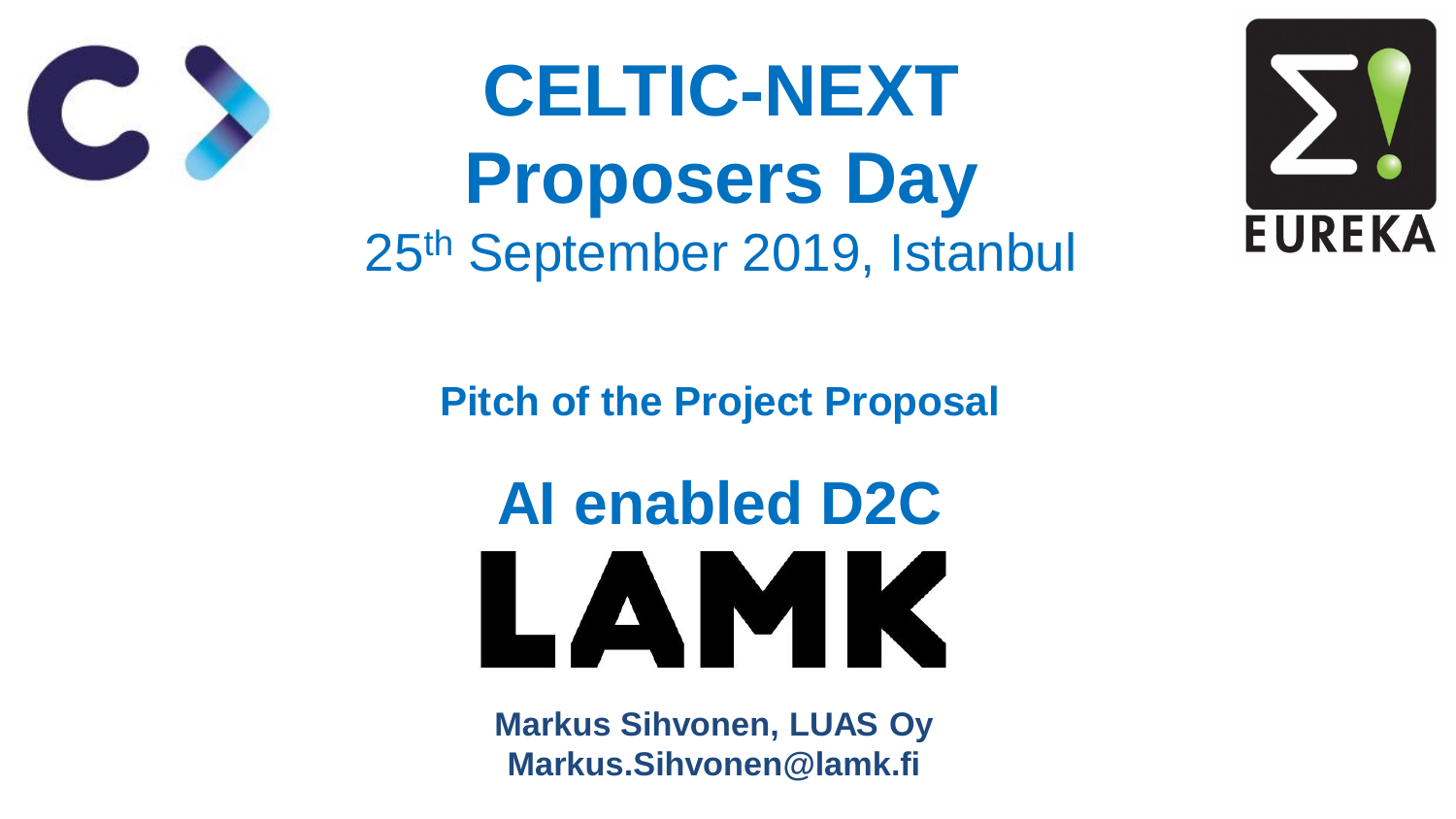# Proposal Introduction (1)

*Goal is to enable producers / manufactures of services and products to market and sell them directly to consumers by utilising AI technologies.*

- *How to define / find potential customers?*
- *How to identify customer need?*
- *How to make customer experience pleasant?*
- *How to organise logistics?*
- 2 - *What are requirements for business ecosystem?* www.celticnext.eu **Proposal Name, Your Name, affiliation & e-mail of presenter** Can we automate whole process from *identifying a customer, fill customers needs, receive the payment, deliver the product?*





- *What are needed tools?*





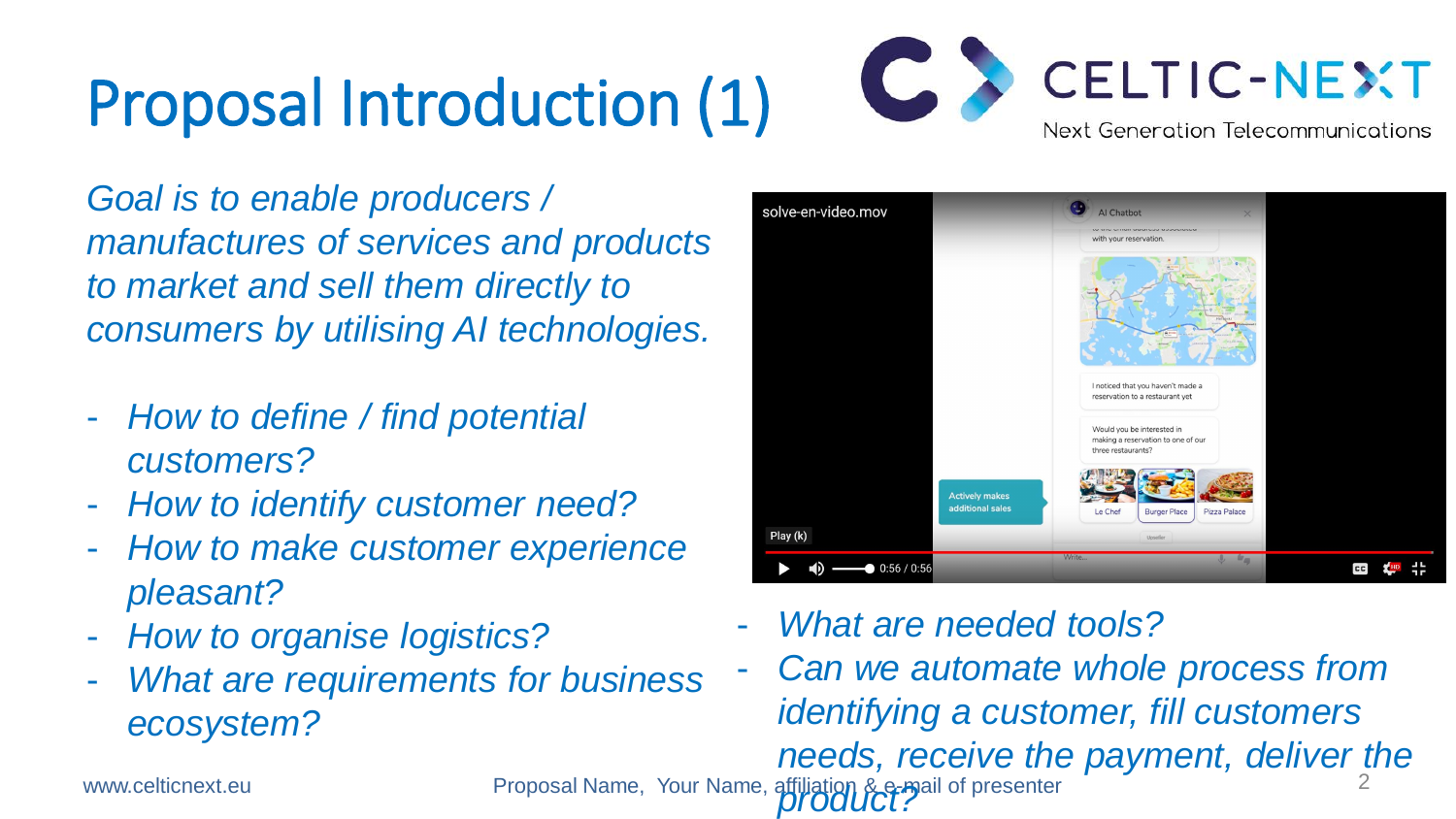# Proposal Introduction (2)

3

*Goal to develop a set of prototype tools to enable automated product marketing, sales and delivery to a customer by utilizing available digital channels such as social media tools.*

*Project duration 36 months 2020 - 2023*

www.celticnext.eu Proposal Name, Your **Rent Africa** e-mail of presenter



### *Line*

*In Japan 218M users alone*

- *Snow*
- *South-Korea, China,*
- *Taiwan, Japan,*
- *Indonesia, Hong Kong*
- *Sina Weibo*
- *China*
- *WeChSina Weibo China*
- 
- *at*

*China, South-East Asia,* 



*Facebook, Twitter, YouTube, Pintrest, Instargram, Vkontakte, Google+*



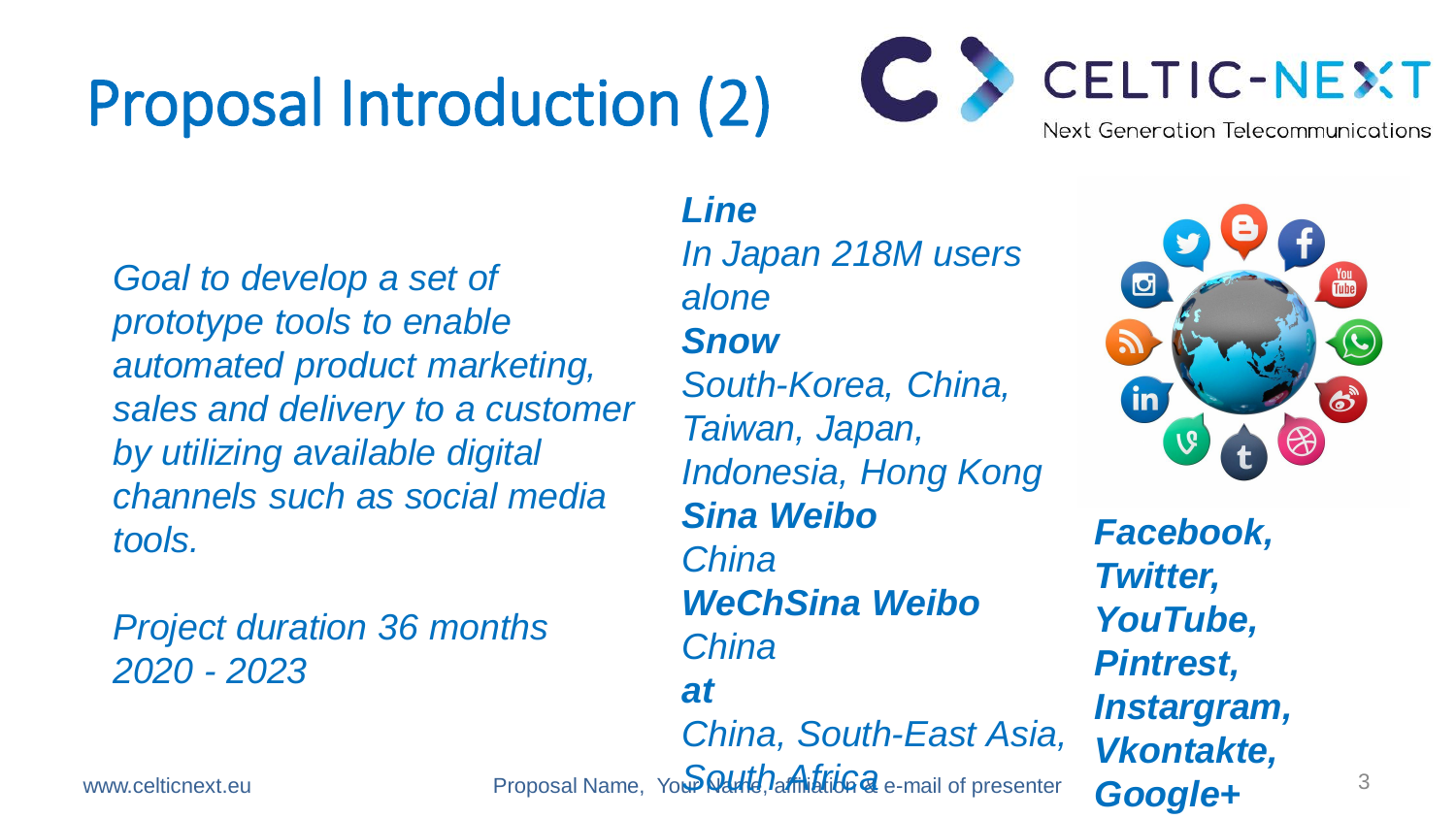# AI laboratory

### *Recent results*

• *Micro weather analyser from live video feed: rain, sun, snow, ice* • *Traffic counter from video feed: pedestrian, bicycle, car, bus and* 

• *From live video feed: can person move, is person fallen, general health condition, speech recognition for emergency service.* • *CO2 analyser for mobility. Measures in real time users CO2 emissions while mobile. Recognizes walking, bicycling, car, bus,* 

www.celticnext.eu **Proposal Name, Your Name, affiliation & e-mail of presenter** 

- 
- *direction of a traffic*
- *Realtime health analyser*
	-
- *train, tram and metro.*
- <https://www.smartlahti.fi/citicap/>

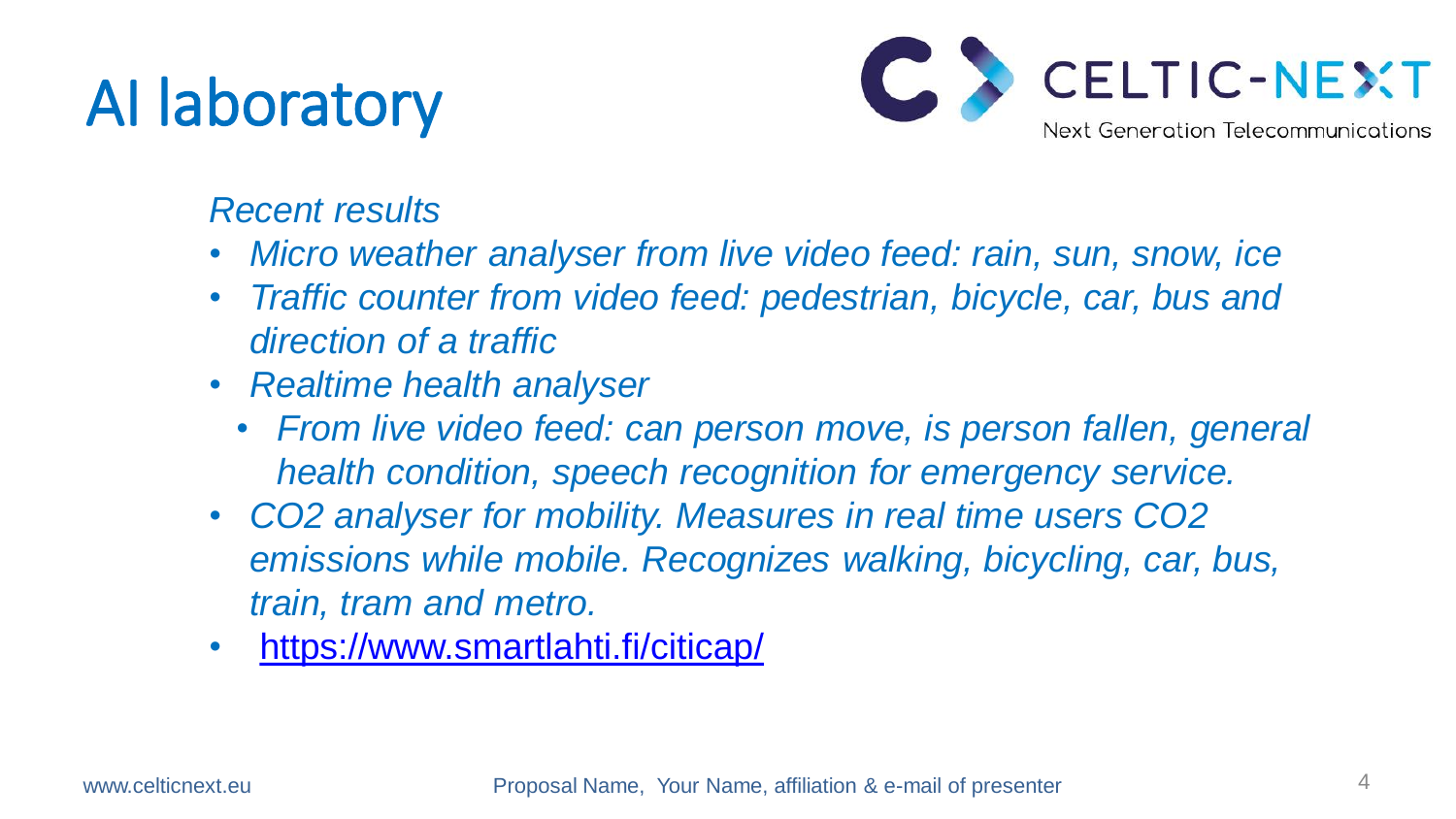## Partners

5

#### *Partners:*

*Upseller Oy, Finland - AI chat bot services LAB Oy, Finland - AI solutions/technologies*

www.celticnext.eu **Proposal Name, Your Name, affiliation & e-mail of presenter** 



*Interested Eureka countries:*

*Turkey Canada South-Korea*

*All types of partners are welcome to contribute*